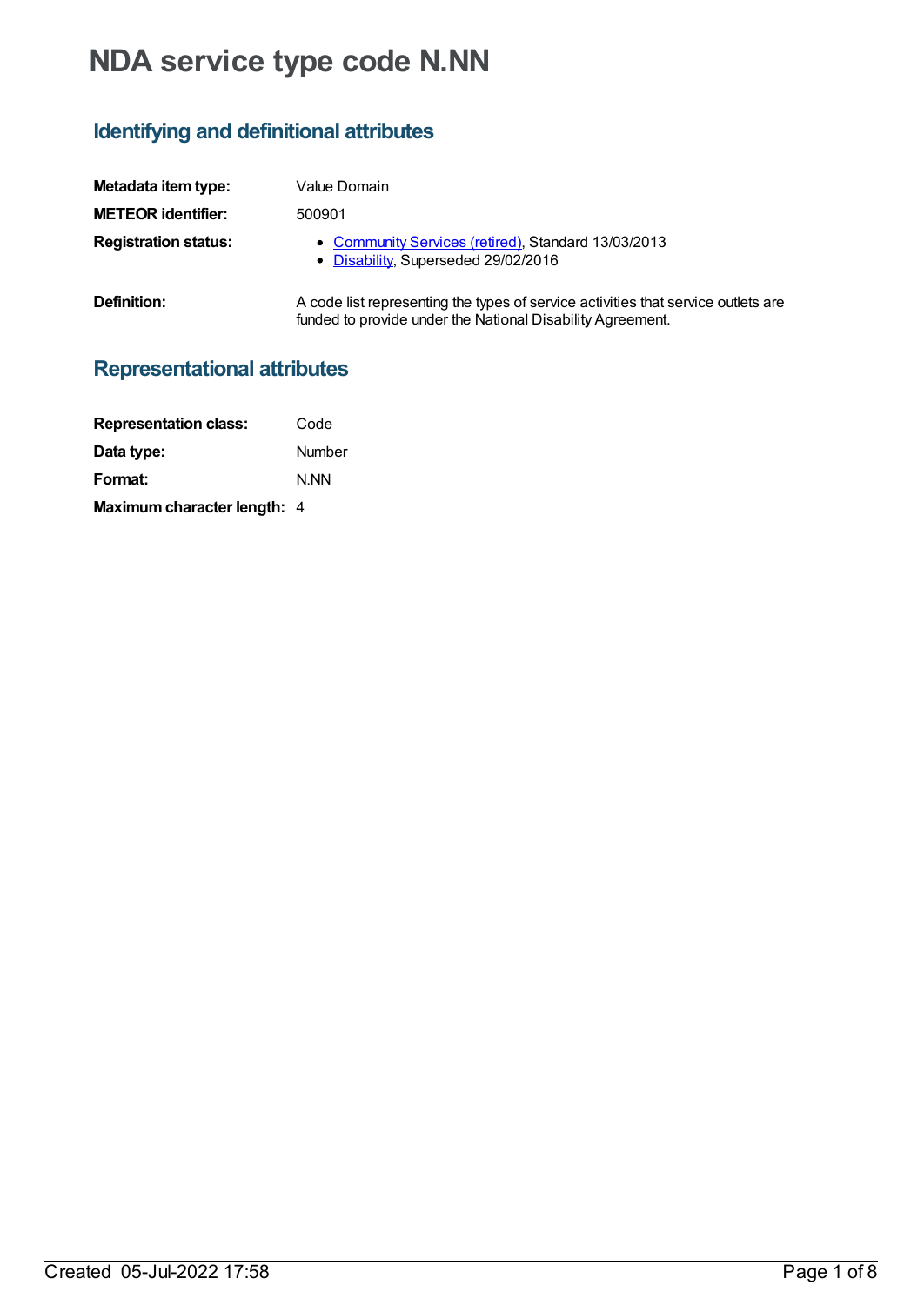#### **Value Meaning**

- 1.01 Large residential/institution (>20 places)—24 hour care
- 1.02 Small residential/institution (7-20 places)—24 hour care
- 1.03 Hostels generally not 24 hour care
- 1.04 Group homes (less than 7 places)
- 1.05 Attendant care/personal care
- 1.06 In-home accommodation support
- 1.07 Alternative family placement
- 1.08 Other accommodation support
- 2.01 Therapy support for individuals
- 2.02 Early childhood intervention
- 2.03 Behaviour/specialist intervention
- 2.04 Counselling (individual/family/group)
- 2.05 Regional resource and support teams
- 2.06 Case management, local coordination and development
- 2.07 Other community support
- 3.01 Learning and life skills development
- 3.02 Recreation/holiday programs
- 3.03 Other community access
- 4.01 Own home respite
- 4.02 Centre-based respite/respite homes
- 4.03 Host family respite/peer support respite
- 4.04 Flexible respite
- 4.05 Other respite
- 5.01 Open employment
- 5.02 Supported employment
- 6.01 Advocacy
- 6.02 Information/referral
- 6.03 Combined information/advocacy
- 6.04 Mutual support/self-help groups
- 6.05 Alternative formats of communication
- 7.01 Research and evaluation
- 7.02 Training and development
- 7.03 Peak bodies
- 7.04 Other support services

### **Collection and usage attributes**

| Guide for use: | Accommodation support (codes 1.01-1.08) |
|----------------|-----------------------------------------|
|----------------|-----------------------------------------|

Services that provide accommodation to people with disability and services that provide support needed to enable a person with disability to remain in their existing accommodation or to move to more suitable or appropriate accommodation.

*1.01 Large residentials/institutions (>20 places)*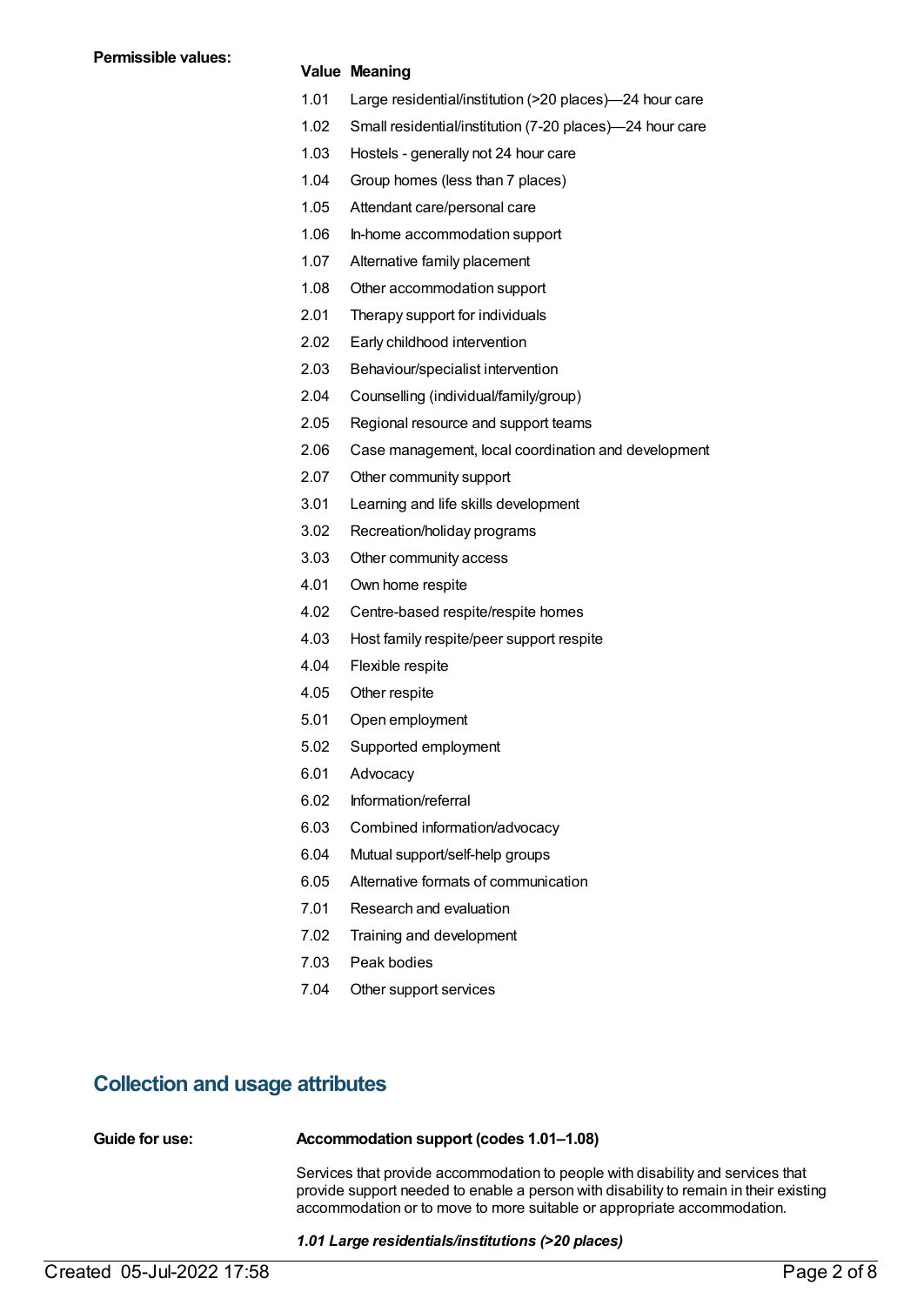Large residentials/institutions are usually located on large parcels of land and provide 24-hour residential support in a congregate setting of more than 20 beds. In some cases a range of residential and vocational/day services, and/or respite services are provided on the one site. (Where this is the case, each additional service type should be funded and/or reported against under the DS NMDS as a separate service type outlet.)

#### *1.02 Small residentials/institutions (7–20 places)*

Small residentials/institutions are usually located on large parcels of land and provide 24-hour residential support in a congregate or cluster setting of 7 to 20 beds. In some cases a range of residential and vocational/day services, and/or respite services are provided on the one site. (Where this is the case, each additional service type should be funded and/or reported against under the DS NMDS as a separate service type outlet.)

#### *1.03 Hostels*

Hostels provide residential support in a congregate setting of usually less than 20 beds, and may or may not provide 24-hour residential support. Many are situated in an institutional setting and also have respite beds included on the premises. In contrast to residentials/institutions (1.01 and 1.02), hostels usually do not provide segregated specialist disability support services. (Where this is the case, each additional service type should be funded and/or reported against under the DS NMDS as a separate service type outlet.)

#### *1.04 Group homes (usually <7 places)*

Group homes generally provide combined accommodation and community-based residential support to people in a residential setting. Usually no more than 6 service users are located in any one house, although this can vary. Group homes are generally staffed 24 hours a day. The agency being funded to provide the service should generally have control of the residence (i.e. own, lease, hold in trust, or in other ways be responsible for the residence) not just the support to enable the residents to remain in the residence. If the only service being provided is support to enable residents to remain in their existing accommodation, then see category 1.05 'attendant care/personal care' or 1.06 'in-home accommodation support'.

#### *1.05 Attendant care/personal care*

An attendant care program provides for an attendant(s) to assist people with daily activities that they are unable to complete for themselves because of physical, intellectual or any other disability. The service is provided to people to assist them to live in the community and live on their own.

#### *1.06 In-home accommodation support*

Support involves individual in-home living support and/or developmental programming services for people with disability, supplied independently of accommodation. The accommodation may be owned, rented, or otherwise provided, but should be independent of the agency providing the in-home support service, otherwise see code 1.04 'group homes'. Where an in-home accommodation support service also provides some other limited assistance, for example help with banking once a week or short-term respite for family members, then in-home accommodation should be recorded, as it is the primary focus of the support provided.

#### *1.07 Alternative family placement*

Placements of a person with disability with an alternative family who will provide care and support. Includes shared-care arrangements and host family placements.

#### *1.08 Other accommodation support*

Accommodation support services that provide short-term, one-off instances of accommodation such as:

- accommodation provided so that individuals or families can access specialist services, or further education
- emergency or crisis accommodation support (e.g. following the death of a parent or carer)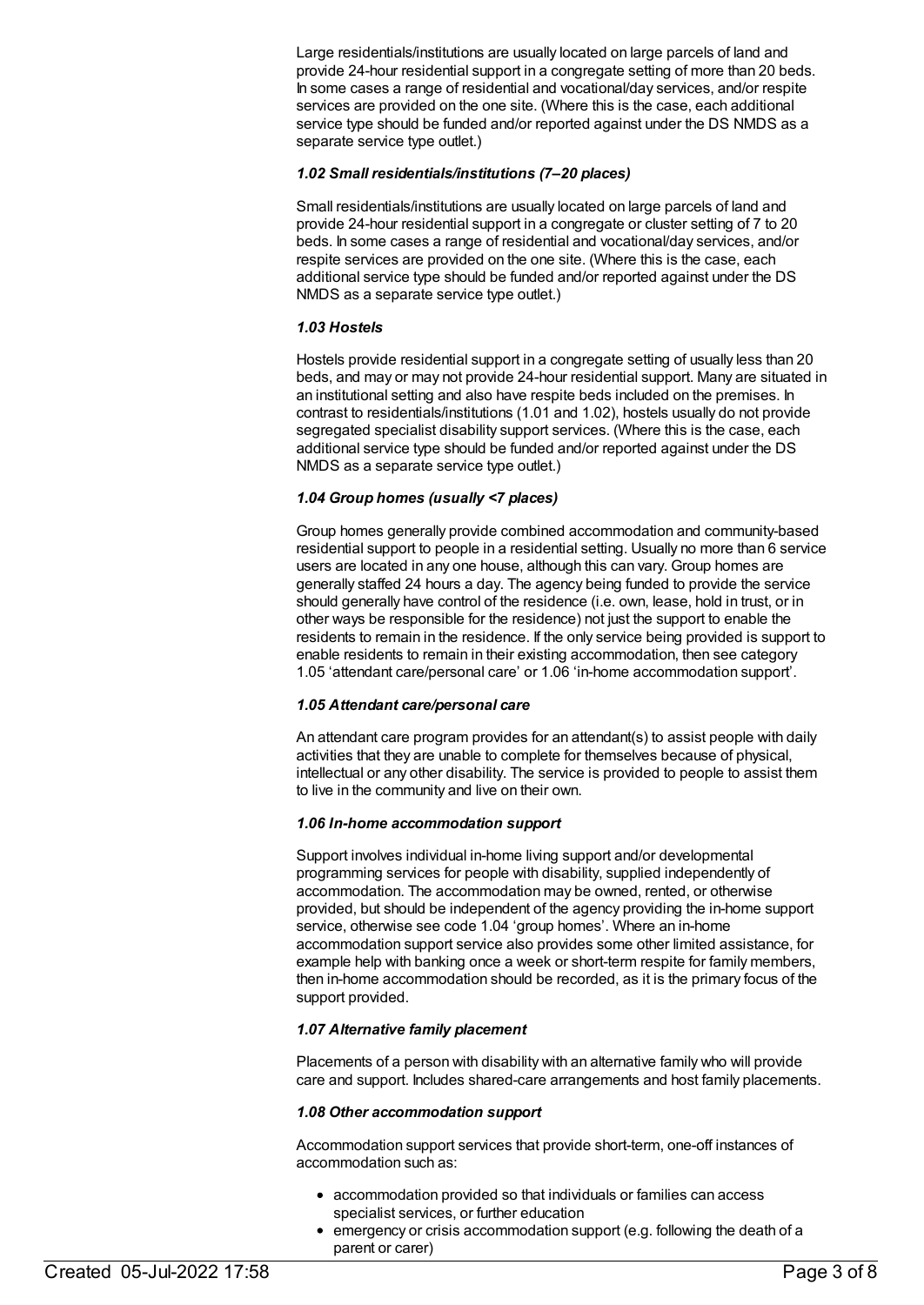houses or flats for holiday accommodation.

If the accommodation support is primarily for respite (i.e. involves the separation of the service user from their usual support arrangements or the addition of extra support in their current environment) please refer to the relevant service type 4.01– 4.05.

#### **Community support (codes 2.01–2.07)**

Services that provide the support needed for a person with disability to live in a non-institutional setting. Support with the basic needs of living such as meal preparation, dressing, transferring etc. are included under accommodation support.

#### *2.01 Therapy support for individuals*

Specialised, therapeutic care services including occupational therapy, physiotherapy and speech therapy. These services are intended to improve, maintain or slow deterioration of a person's functional performance, and/or assist in the assessment and recommendation of equipment to enable people to perform as independently as possible in their environment.

#### *2.02 Early childhood intervention*

Support services to assist children up to (but not including) 6 years of age with a developmental delay to integrate with peers into pre-schools and the wider community. This includes the full range of services that the child receives.

#### *2.03 Behaviour/specialist intervention*

These include the range of services relating to the management of challenging behaviours, including dangerous antisocial behaviour. Services include intensive intervention support, training and education in behaviour management, and consultancy services for other professionals. Behaviour/specialist intervention is often provided as a by-product of other services.

#### *2.04 Counselling (individual/family/group)*

Services that provide counselling to individuals, families or groups.

#### *2.05 Regional resource and support teams*

Regional resource and support teams are generally inter disciplinary teams that provide a combination of services in the categories 2.01, 2.02 and 2.03, that cannot be broken down into the component parts. Regional resource and support teams may also assist service users to access mainstream services and/or support mainstream funded agencies. Except for early childhood intervention teams, these teams usually have an individual, rather than a family, focus.

#### *2.06 Case management, local coordination and development*

This is a broad service type category, including elements of individual or familyfocused case management and brokerage as well as coordination and development activity within a specified geographical area. Services assist people with disability to maximise their independence and participation in the community through working with the individual, family and/or carers in care planning and/or facilitating access to appropriate services. If the service provided is community development only (i.e. the service is not working with an individual), then it should be classified under 'other community support' (2.07).

Case management services are targeted to individuals who require assistance, for a period of time, to access necessary supports, including help with service coordination and with assisting services to respond to their service needs. Brokerage is one method of purchasing appropriate supports for an individual and should be included in this category.

Other forms of local coordination and development generally involve working with the individual, family and/or carers and at the community level to facilitate positive changes that assist people with disability to live and participate in the community and assist families in their continued provision of care. Local coordination does not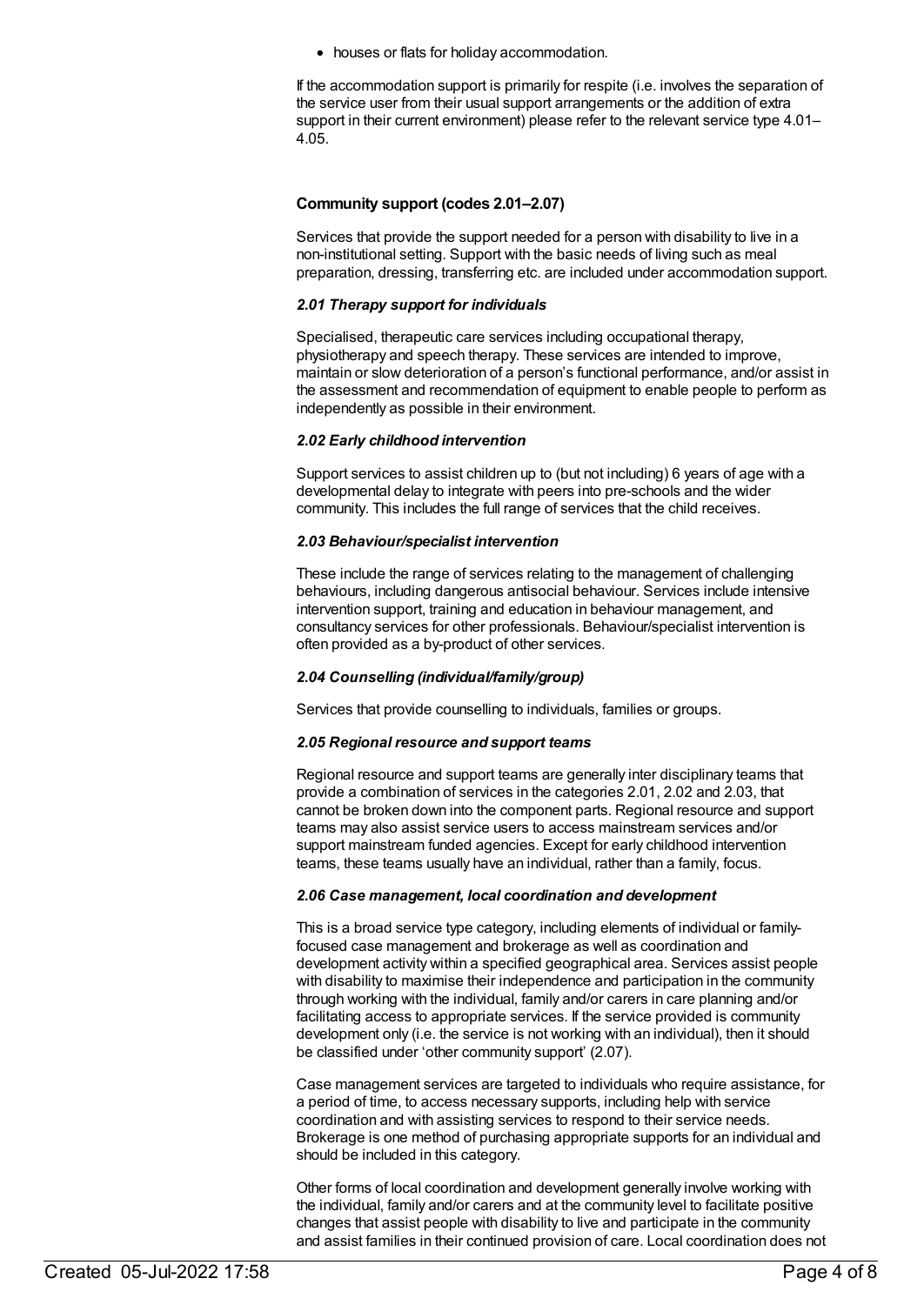generally involve management of individuals' funds and does not generally involve ongoing case management. However, discretionary funds are sometimes available for one-off purchases (e.g. respite, therapy) to enable a quick response until longer term supports can be put in place.

#### *2.07 Other community support*

Community support services other than those outlined above (i.e. other than 2.01– 2.06). If community development is provided as part of working with an individual, then the service should be classified under service type 2.06 (Case management, local coordination and development).

#### **Community access (codes 3.10–3.03)**

**Services designed to provide opportunities for people with disability to gain and use their abilities to enjoy their full potential for social independence.**

**People who do not attend school, or who are not employed full-time mainly use these services.**

**The key features are that the services:**

- **are flexible and responsive to personal needs and interests**
- **range fromeducational to leisure and recreational pursuits**
- **range fromfacility- to home-based activities**
- **include supervision and physical care, and models which link people into activities which are offered to the whole community**
- **range fromlong-termday support to time-limited and goal-oriented education that maximises personal independent functioning and may complement other community services.**

#### *3.01 Learning and life skills development*

**These programs provide ongoing day-to-day support for service users to gain greater access and participate in community-based activities. Programs may focus on continuing education to develop skills and independence in a variety of life areas (e.g. self-help, social skills and literacy and numeracy) or enjoyment, leisure and social interaction. They are often called day programs. Activities under service type 3.01 (learning and life skills development) may include:**

- **attending courses to develop literacy and numeracy, financial and household management skills or classes such as cooking, arts and crafts, water aerobics and fitness**
- **undertaking trips to art galleries, libraries, movies, zoos, parks and nature reserves or outings that involve fishing or other recreational activities**
- **undertaking tours to familiarise individuals with their local area and develop confidence in using public transport or visits to facilities such as hospitals, designed to alleviate the stress of future visits**
- **participating in volunteer programs such as helping at the RSPCAor landscaping and gardening programs**
- **attending social clubs, e.g. book, music or sporting clubs**
- **going on shopping trips or eating out in various venues fromfood halls to restaurants.**

#### *3.02 Recreation/holiday programs*

**Recreation services and holiday programs aimto facilitate the integration and participation of people with disability in recreation and leisure activities available in the general community. These services may also enhance the capacity and responsiveness of mainstreamsport and recreation agencies and community organisations to provide for people with disability.**

*3.03 Other community access*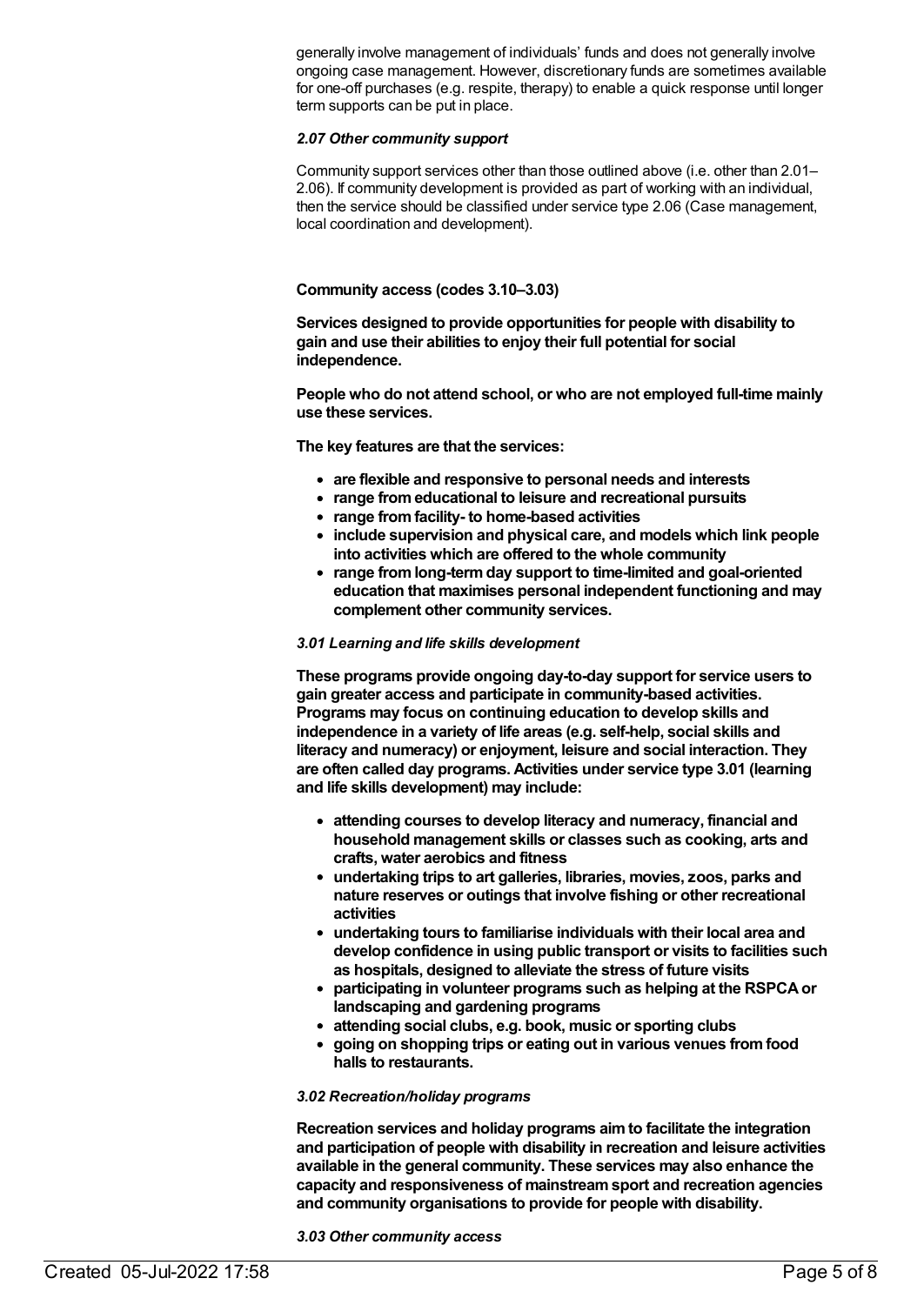**Community access services other than those outlined above (i.e. other than 3.01–3.02). For example, services offering activities designed to improve service users' physical, cognitive and perceptual abilities; encourage selfesteemgrowth; and provide opportunities to socialise. This service should only be recorded where services 3.01 and 3.02 are not suitable.**

#### **Respite (codes 4.01–4.05)**

**Respite services provide a short-termand time-limited break for families and other voluntary care givers of people with disability, to assist in supporting and maintaining the primary care giving relationship, while providing a positive experience for the person with disability.**

#### *4.01 Own home respite*

**Respite care provided in the individual's own home location.**

#### *4.02 Centre-based respite/respite homes*

**Respite care provided in community setting similar to a 'group home' structure and respite care provided in other centre-based settings. This service type includes respite care provided in any of the accommodation settings 1.01–1.04.**

#### *4.03 Host family respite/peer support respite*

**Host family respite provides a network of 'host families' matched to the age, interests and background of the individual and their carer. Peer support is generally targeted at children or young adults up to 25 years of age, and matches the individual with a peer of similar age and interests, usually for group activities. Usually provided on a voluntary basis.**

#### *4.04 Flexible respite*

**Respite services that offer any combination of own home and host family/peer support respite (service types 4.01 and 4.03). Includes respite where day outings and camping trips are taken (this service type is distinguished fromservice type 3.02 'Recreation/holiday programs' because the primary purpose is respite). Flexible respite to meet an individual's needs may include brokerage for respite, only when the funding dollars come fromrespite resources. Outlets providing centrebased respite services should be recorded separately under service type 4.02 and not under this service type.**

#### *4.05 Other respite*

**Respite services other than those outlined above (i.e. other than 4.01–4.04), including:**

- **crisis respite**
- **holidays for the person with disability where the primary intention of the service is to provide respite support (rather than primarily a holiday experience) and the service user is generally separated from their usual support arrangements, e.g. family.**

**Employment (codes 5.01–5.02)**

#### *5.01 Open employment*

**Services that provide employment assistance to people with disability in obtaining and/or retaining paid employment in the open labour market.**

#### *5.02 Supported employment*

**Services that provide employment opportunities and assistance to people**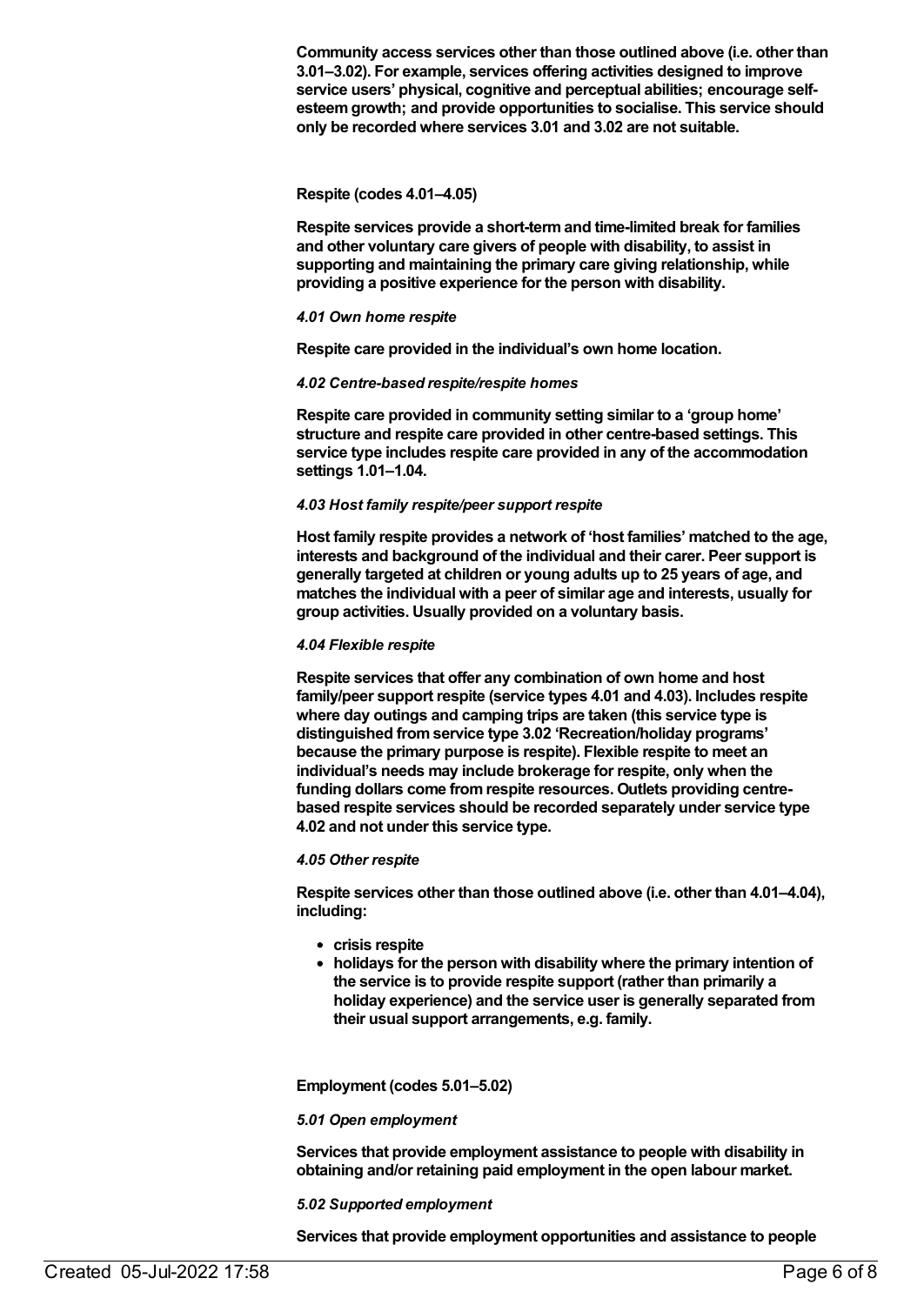**Advocacy, information and alternative forms of communication (codes 6.01–6.05)**

#### *6.01 Advocacy*

**Services designed to enable people with disability to increase the control they have over their lives through the representation of their interests and views in the community. Examples include:**

- **self advocacy/individual advocacy**
- **citizen advocacy**
- **group advocacy**
- **system/systematic advocacy**

#### *6.02 Information/referral*

**Information services provide accessible information to people with disability, their carers, families and related professionals. This service type provides specific information about disability-specific and generic services, equipment, and promotes the development of community awareness. Information includes contact by phone, print or e-mail that recommends a person to another service.**

#### *6.03 Combined information/advocacy*

**Services that offer both information and advocacy services to individuals where these two components cannot reasonably be separated.**

#### *6.04 Mutual support/self-help groups*

**Focus, or special interest groups to provide support and assistance for people with disability, their families and carers. These groups promote self advocacy through the provision of information, support and assistance.**

#### *6.05 Alternative formats of communication*

**Includes alternative formats of communication for people who by reason of their disability are unable to access information provided in the standard format. May include interpreter services, radio and alternative formats of print medium, e.g. TTY, Braille etc.**

#### **Other support (codes 7.01–7.04)**

#### *7.01 Research and evaluation*

**Research and evaluation with respect to the provision of services funded under the NDAfor people with disability. This includes the investigation of the need for new services or enhancement of existing services and the measurement of outcomes for people with disability using these services. Responsibility for this service type is shared between the Commonwealth and state/territory governments.**

#### *7.02 Training and development*

**Training and development services may be funded, for example, to train disability-funded agencies to deliver higher quality or more appropriate services to people with disability or develop materials or methods that promote service systemimprovements.**

#### *7.03 Peak bodies*

**Peak bodies are generally funded to support non-government disability funded-agencies in achieving positive outcomes for people with disability.**